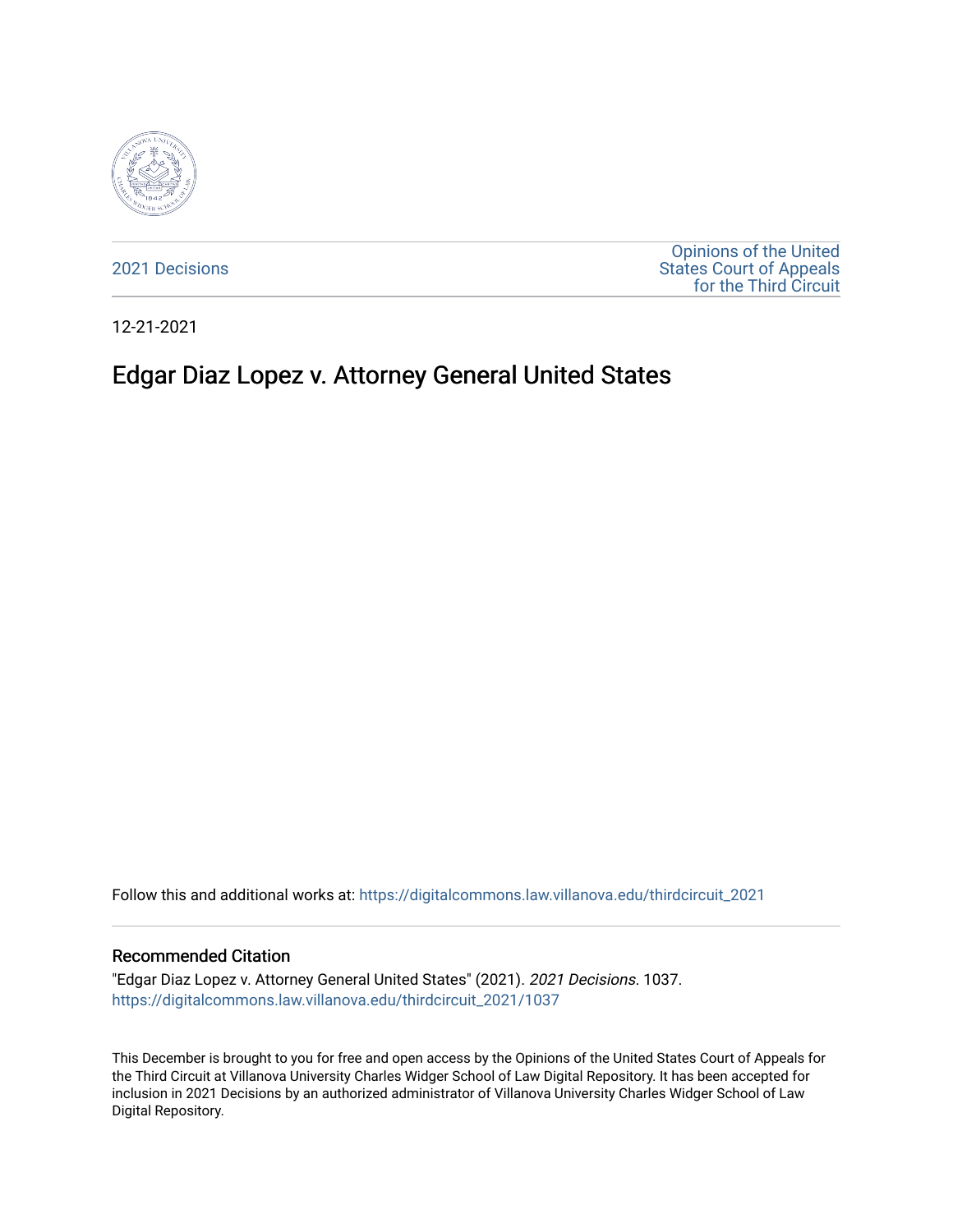#### **NOT PRECEDENTIAL**

#### UNITED STATES COURT OF APPEALS FOR THE THIRD CIRCUIT

\_\_\_\_\_\_\_\_\_\_\_\_\_\_\_

No. 20-2797 \_\_\_\_\_\_\_\_\_\_\_\_\_\_\_

### EDGAR ADALY DIAZ LOPEZ, **Petitioner**

v.

#### ATTORNEY GENERAL UNITED STATES OF AMERICA \_\_\_\_\_\_\_\_\_\_\_\_\_\_\_

On Petition for Review of a Decision of the Board of Immigration Appeals (Agency No. A087-899-379) Immigration Judge: Audra Behne

Submitted Under Third Circuit L.A.R. 34.1(a) on November 17, 2021

\_\_\_\_\_\_\_\_\_\_\_\_\_\_\_

Before: CHAGARES, *Chief Judge*, and BIBAS and FUENTES, *Circuit Judges*

(Filed: December 21, 2021) \_\_\_\_\_\_\_\_\_\_\_\_\_\_\_

## **OPINION\*** \_\_\_\_\_\_\_\_\_\_\_\_\_\_\_

BIBAS, *Circuit Judge*.

If a party loses in three different ways, he cannot win by appealing only one. That is what happened here. Edgar Diaz Lopez is a Guatemalan citizen. In 2009, his brother Jose witnessed two murders and was himself murdered. The killers then threatened Diaz too,

<sup>\*</sup> This disposition is not an opinion of the full Court and, under I.O.P. 5.7, is not binding precedent.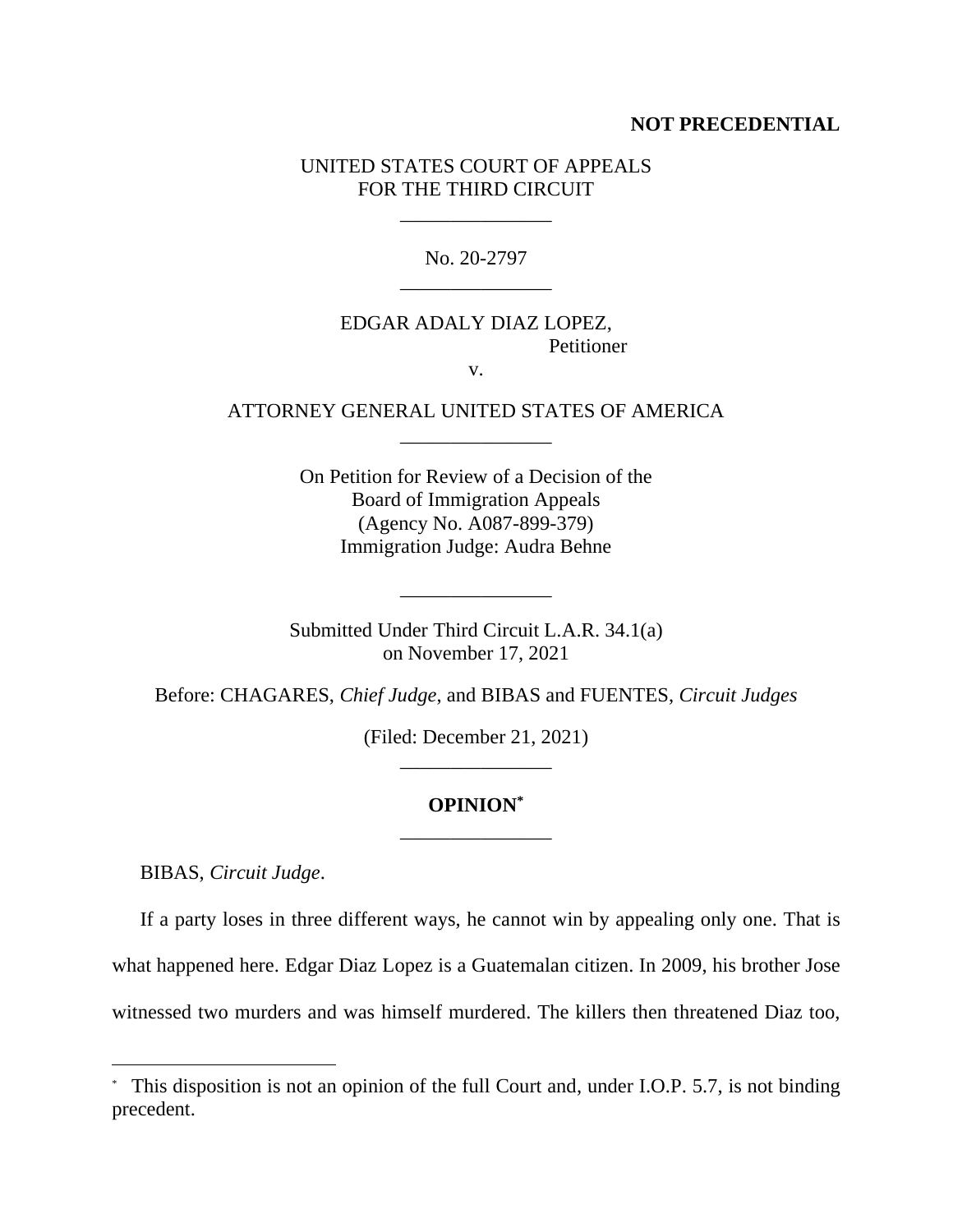telling him to leave Guatemala or be killed. Diaz fled to the United States but was stopped at the border and removed to Guatemala.

Upon his return, Diaz relocated elsewhere in Guatemala to avoid trouble. Still, the killers threatened and shot at him. This time, he went to the police but did not identify the assailants. Without their names, police could not do much to protect him. So he returned to the United States illegally.

In 2019, Diaz was caught again in this country and his previous removal order was reinstated. This time, Diaz expressed fear of returning to Guatemala. He sought withholding of removal as a witness to violent crime and as a member of a targeted family. He also invoked protection under the Convention Against Torture.

After a video hearing, the immigration judge rejected both claims. 8 U.S.C. §1229a(b)(2)(A)(iii) (authorizing videoconferencing); 8 C.F.R. §1003.25(c) (same). She rejected his withholding claim for three reasons: First, he had not shown that the Guatemalan government was "unable or unwilling" to stop any persecution. *Galeas Figueroa v. Att'y Gen.*, 998 F.3d 77, 86–87 (3d Cir. 2021) (internal quotation marks omitted). Second, the judge thought he could have stayed safe by relocating within Guatemala again, as his parents had done. *See* 8 C.F.R. §208.16(b)(1)(i)(B). And finally, potential witnesses are not a distinct social group. Nor were most families, under *Matter of L-E-A-*, 27 I&N Dec. 581, 582 (A.G. 2019). The judge also rejected his Convention claim because she found no proof that the Guatemalan government would acquiesce in his torture. *See* 8.C.F.R. §208.18(a)(7).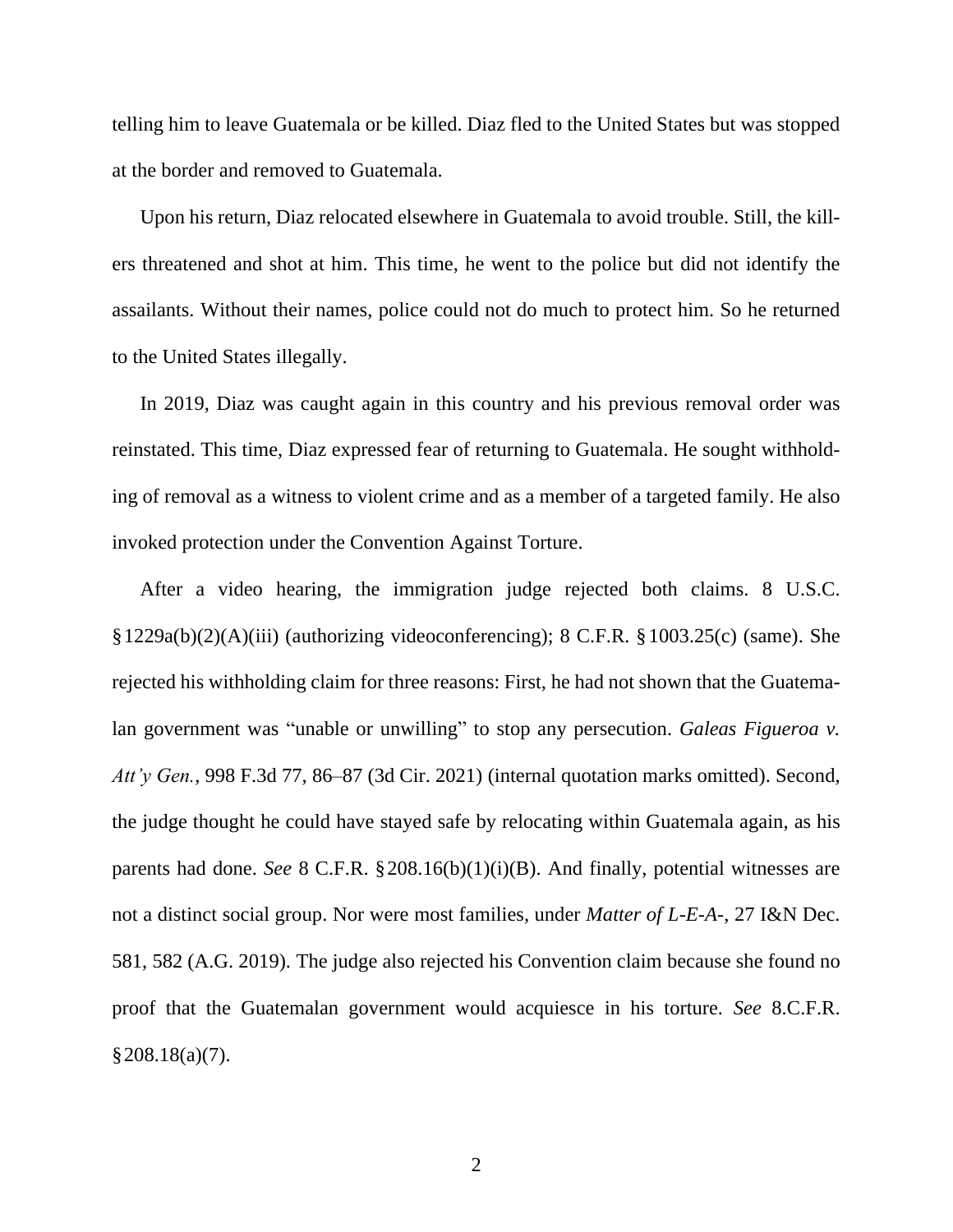Diaz appealed only some of these rulings. He disputed the refusal to consider family or witness status. But he did not dispute that he could have relocated. Nor did he argue that the Guatemalan government was unable or unwilling to protect him. With those points forfeited, the Board of Immigration Appeals held that even if he were credible, Diaz could not show that he merited withholding. It also agreed that he did not belong to a protected social group. The Board affirmed the denial of relief under the Convention.

Diaz now petitions us for review. We have jurisdiction under 8 U.S.C. §1252. We review the Board's decision for substantial evidence. *Dia v. Ashcroft*, 353 F.3d 228, 247–49 (3d Cir. 2003) (en banc).

On appeal, Diaz's withholding claim is stronger in one way: as he had hoped, the current Attorney General has walked back a prior decision restricting when family status counts as a protected social group. *See Matter of L-E-A-*, 28 I&N Dec. 304 (A.G. 2021) (vacating *Matter of L-E-A-*, 27 I&N. Dec. 581 (A.G. 2019)). But that does not save him. Diaz still cannot show eligibility because he failed to appeal the immigration judge's findings on relocation and persecution. So he forfeited both arguments; we thus lack jurisdiction to review them now. *Lin v. Att'y Gen.*, 543 F.3d 114, 120–21 (3d Cir. 2008). And losing either is fatal to his petition.

Diaz's Convention claim fares no better. True, he provided evidence that Guatemala has only "weak" mechanisms for reporting torture. AR 294. And he noted "reports alleging" that government workers may have used torture at one Guatemalan hospital. *Id.* But this country-conditions evidence was insufficient to establish that Guatemala would acquiesce in *his* torture. Instead, Diaz needed other "circumstantial evidence" tying a general